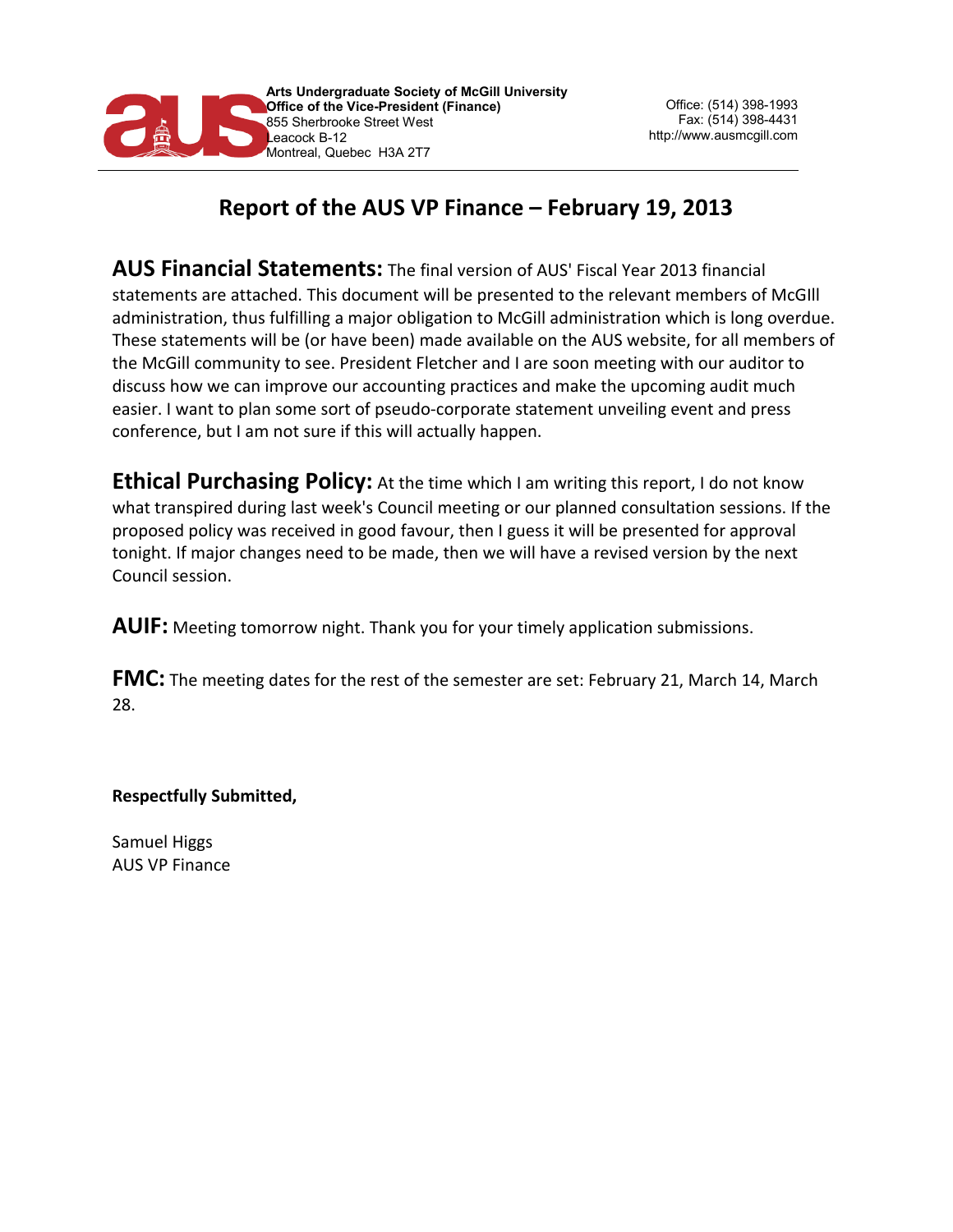# **ARTS UNDERGRADUATE SOCIETY** OF MCGILL UNIVERSITY

# **FINANCIAL STATEMENTS**

**MARCH 31, 2013** 

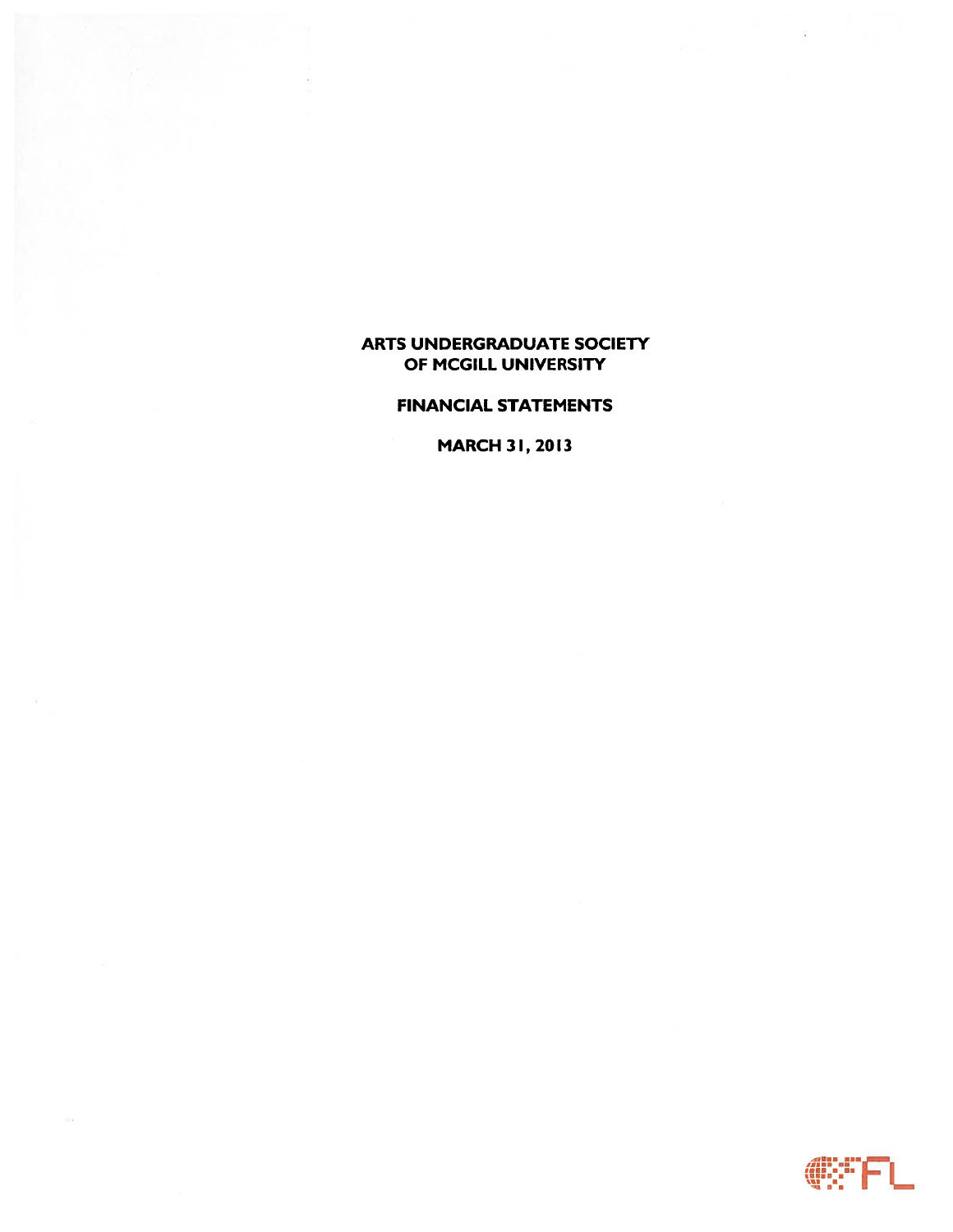|                                           | Page    |
|-------------------------------------------|---------|
| Independent Auditor's Report              | $1 - 2$ |
| <b>Statement of Financial Position</b>    | 3       |
| <b>Statement of Operations</b>            | 4       |
| <b>Statement of Changes in Net Assets</b> | 5       |
| <b>Statement of Cash Flows</b>            | 6       |
| <b>Notes to Financial Statements</b>      | 7 - 14  |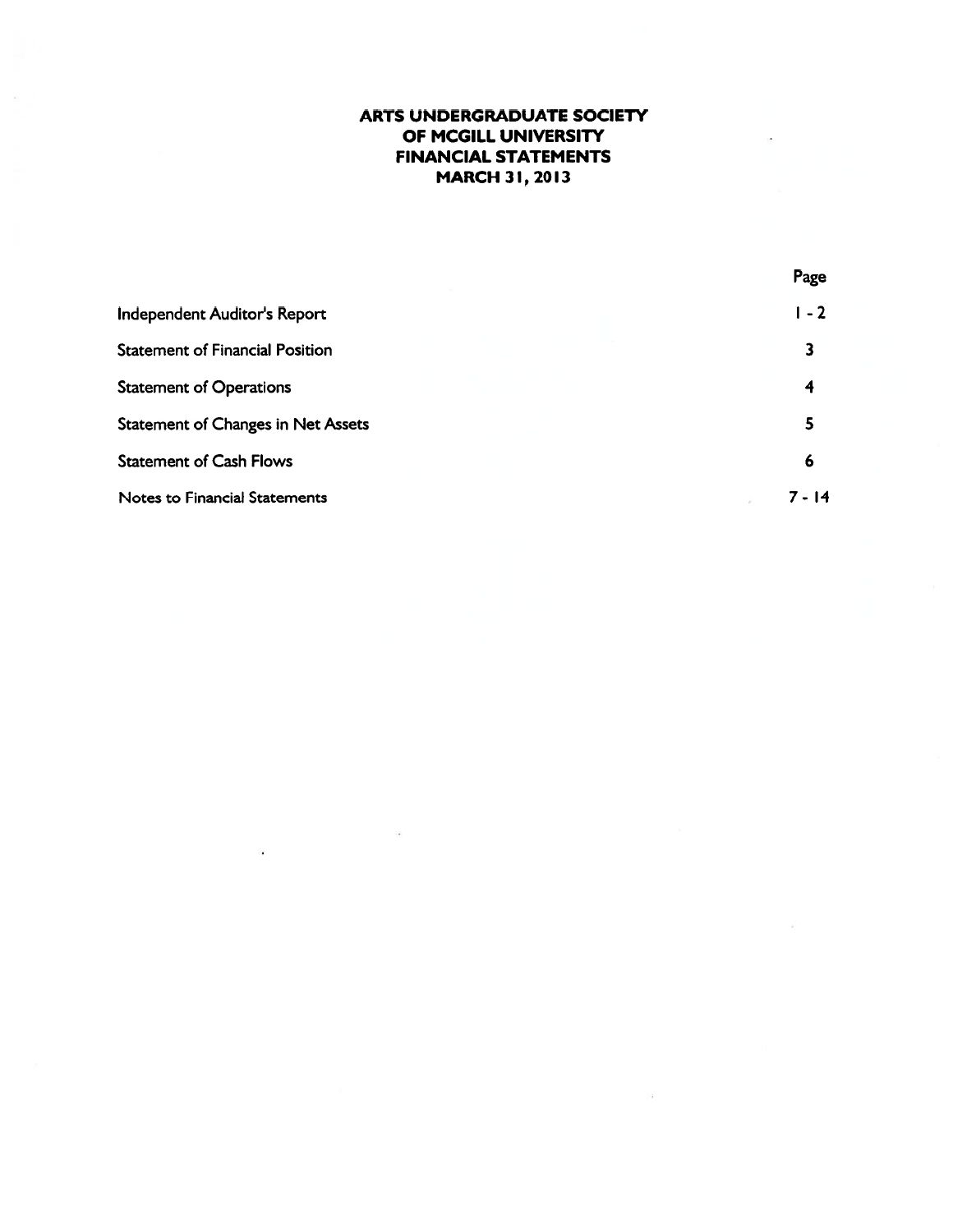

### **INDEPENDENT AUDITOR'S REPORT**

To the Directors of Arts Undergraduate Society of McGill University

We have audited the accompanying financial statements of Arts Undergraduate Society of McGill University, which comprise the statement of financial position as at March 31, 2013, and the statements of operations, changes in net assets and cash flows for the year then ended, and a summary of significant accounting policies and other explanatory information.

### Management's Responsibility for the Financial Statements

Management is responsible for the preparation and fair presentation of these financial statements in accordance with Canadian accounting standards for not-for-profit organizations, and for such internal control as management determines is necessary to enable the preparation of financial statements that are free from material misstatement, whether due to fraud or error.

### **Auditor's Responsibility**

Our responsibility is to express an opinion on these financial statements based on our audit. We conducted our audit in accordance with Canadian generally accepted auditing standards. Those standards require that we comply with ethical requirements and plan and perform the audit to obtain reasonable assurance about whether the financial statements are free from material misstatement.

An audit involves performing procedures to obtain audit evidence about the amounts and disclosures in the financial statements. The procedures selected depend on the auditor's judgment, including the assessment of the risks of material misstatement of the financial statements, whether due to fraud or error. In making those risk assessments, the auditor considers internal control relevant to the entity's preparation and fair presentation of the financial statements in order to design audit procedures that are appropriate in the circumstances, but not for the purpose of expressing an opinion on the effectiveness of the entity's internal control. An audit also includes evaluating the appropriateness of accounting policies used and the reasonableness of accounting estimates made by management, as well as evaluating the overall presentation of the financial statements.

We believe that the audit evidence we have obtained is sufficient and appropriate to provide a basis for our qualified audit opinion.

www.flmontreal.com membre de / member of www.leadingedgealliance.com Place du Canada 1010, rue De La Gauchetière Ouest, 2<sup>e</sup> étage Montréal QC Canada H3B 2S1 T 514.875.2865 · F 514.866.0247 1.888.355.6697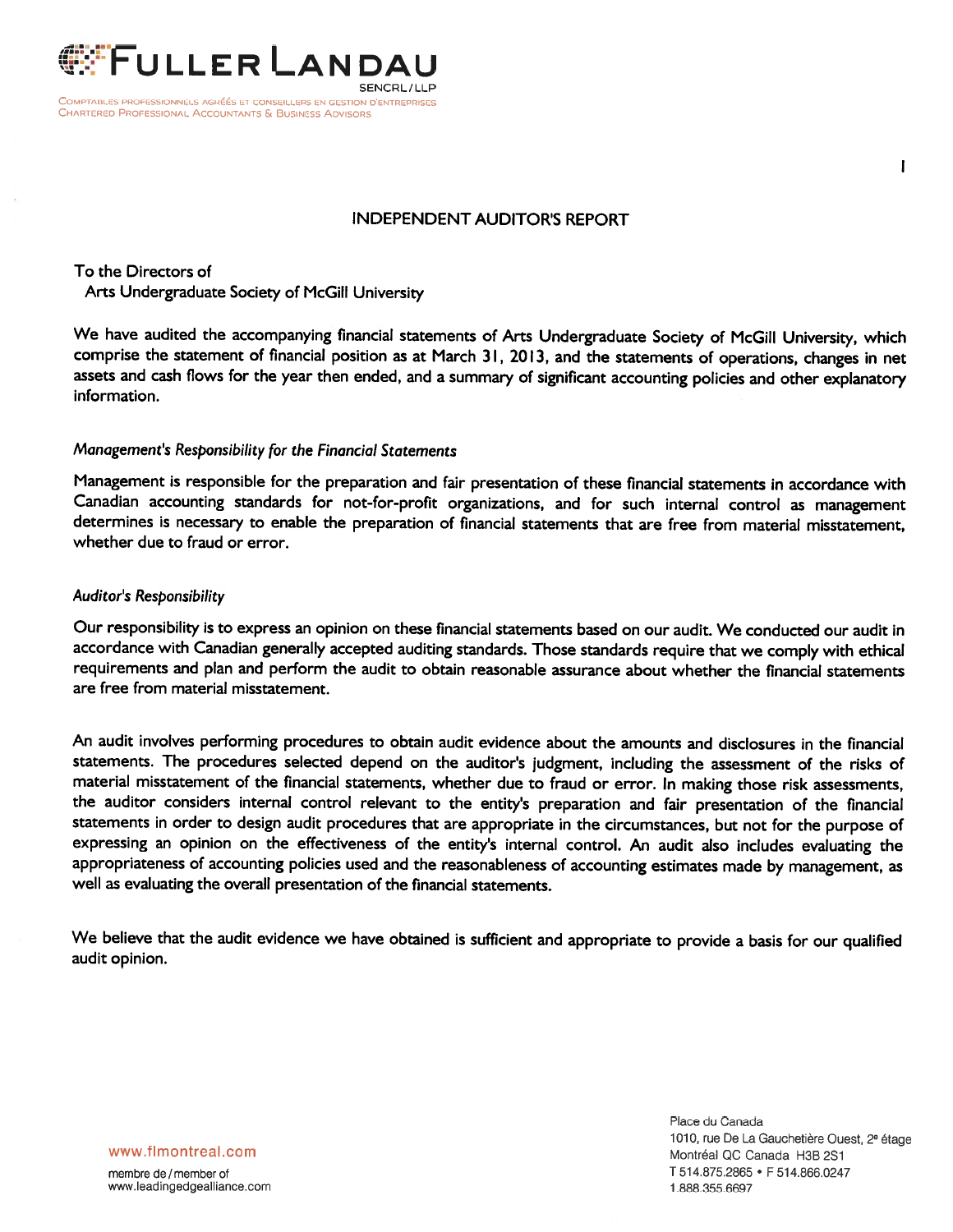### **Basis for Qualified Opinion**

In common with many not-for-profit organizations, the Association derives part of its receipts from the general public in the form of cash receipts, the completeness of which is not susceptible to satisfactory audit verification. Accordingly, our verification of these revenues was limited to the amounts recorded in the records of the Association. Therefore we were not able to determine whether any adjustments might be necessary to revenues, excess of revenues over expenses and cash flows for the year ended March 31, 2013, assets as at March 31, 2013 and net asset balances as at March 31, 2013.

## **Qualified Opinion**

In our opinion, except for the effects of the matter described in the Basis for Qualified Opinion paragraph, the financial statements present fairly, in all material respects, the financial position of Arts Undergraduate Society of McGill University as at March 31, 2013, and the results of its operations and its cash flows for the year then ended in accordance with Canadian accounting standards for not-for-profit organizations.

### **Comparative Information**

Without modifying our opinion, we draw attention to Note 2 to the financial statements which describes that Arts Undergraduate Society of McGill University adopted Canadian accounting standards for not-for-profit organizations on April 1, 2012 with a transition date of April 1, 2011. These standards were applied retrospectively by management to the comparative information in these financial statements, including the statements of financial position as at March 31, 2012 and April 1, 2011, and the statements of operations, changes in net assets and cash flows for the year ended March 31, 2012 and related disclosures. We were not engaged to report on the restated comparative information, and as such, it is unaudited.

### **Other Matter**

The financial statements of the Arts Undergraduate Society of McGill University for the year ended March 31, 2012 were compiled by another public accountant.

 $\mathbf{I}$ 

Fuller Landar LLP

Montreal, February 13, 2014



<sup>&</sup>lt;sup>1</sup> CPA auditor, CA, public accountancy permit No. Al 18902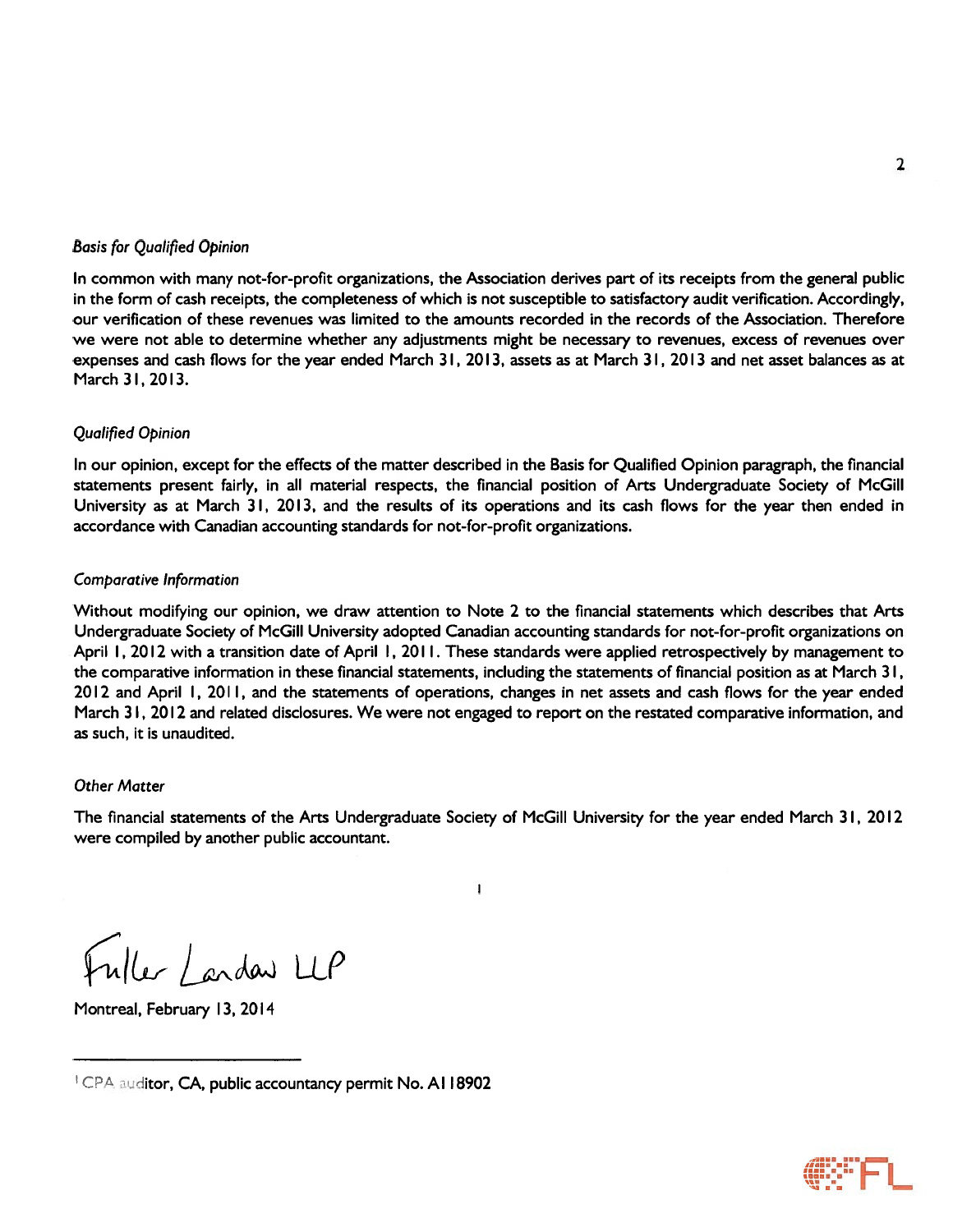# ARTS UNDERGRADUATE SOCIETY OF MCGILL UNIVERSITY **STATEMENT OF FINANCIAL POSITION AS AT MARCH 31, 2013**

|                                          | 2013<br>\$         | 2012<br>(Unaudited)<br>\$ | As at April 1,<br>2011<br>(Unaudited)<br>\$ |
|------------------------------------------|--------------------|---------------------------|---------------------------------------------|
|                                          | <b>ASSETS</b>      |                           |                                             |
| Current                                  |                    |                           |                                             |
| Cash                                     | 57,290             | 50,754                    | 26,058                                      |
| Term deposit (Note 4)                    | 220,000            |                           | 90,000                                      |
| Accounts receivable (Note 5)             | 14,562             | 35,816                    | 36,457                                      |
|                                          | 291,852            | 86,570                    | 152,515                                     |
| Capital assets (Note 6)                  | 19,807             | 26,584                    | 31, 115                                     |
| Restricted cash                          |                    | 94,799                    | 18,578                                      |
|                                          | 311,659            | 207,953                   | 202,208                                     |
|                                          | <b>LIABILITIES</b> |                           |                                             |
| Current                                  |                    |                           |                                             |
| Accounts payable and accrued liabilities |                    |                           |                                             |
| (Note 7)                                 | 73,837             | 12,887                    | 7,889                                       |
|                                          | <b>NET ASSETS</b>  |                           |                                             |
| Invested in capital assets               | 19,807             | 26,584                    | 31,115                                      |
| Unrestricted                             | 218,015            | 168,482                   | 163,204                                     |
|                                          | 237,822            | 195,066                   | 194,319                                     |
|                                          | 311,659            | 207,953                   | 202,208                                     |

On behalf of the Board,

Director , Director

Director , Director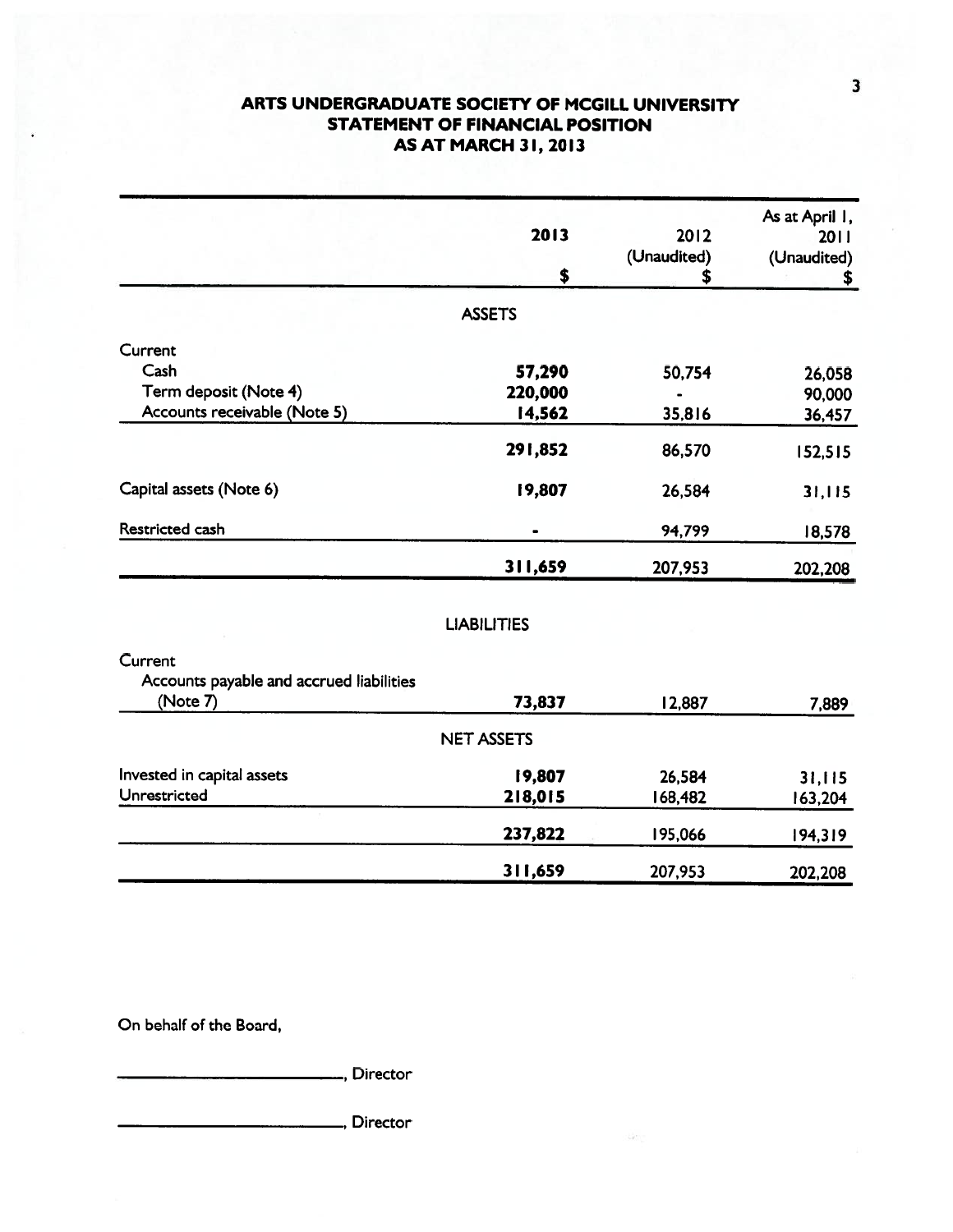# ARTS UNDERGRADUATE SOCIETY OF MCGILL UNIVERSITY **STATEMENT OF OPERATIONS** FOR THE YEAR ENDED MARCH 31, 2013

|                                 | 2013    | 2012        |
|---------------------------------|---------|-------------|
|                                 |         | (Unaudited) |
|                                 | \$      | \$          |
| Revenues (Note 8)               | 757,547 | 632,156     |
| <b>Expenses</b>                 |         |             |
| Advertising and promotion       | 1,415   | 3,865       |
| Amotization of captial assets   | 7,299   | 6, 411      |
| Contributions and subscriptions | 23,860  | 41,970      |
| <b>Equipment rental</b>         | 8,359   | 22,605      |
| Insurance                       | 9,720   | 7,110       |
| Interest and bank charges       | 1,555   | 11,718      |
| Office expense                  | 40,507  | 42,337      |
| <b>Professional fees</b>        | 45,830  | 12,541      |
| Programs                        | 394,944 | 322,389     |
| <b>SNAX store</b>               | 127,948 | 118,880     |
| Salaries and fringe benefits    | 38,089  | 32,400      |
| <b>Travelling</b>               | 15,265  | 9,183       |
|                                 | 714,791 | 631,409     |
| Excess of revenue over expenses | 42,756  | 747         |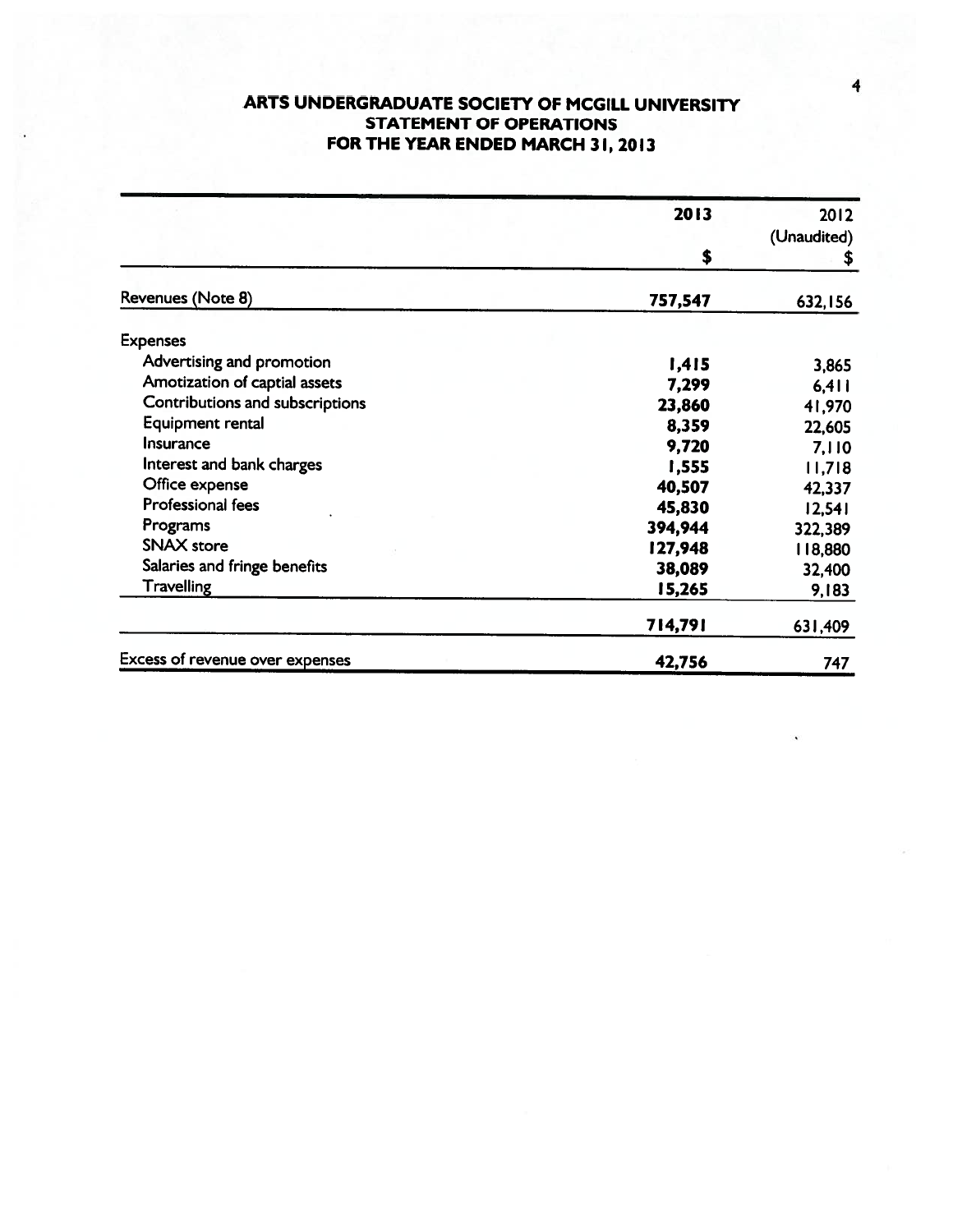# ARTS UNDERGRADUATE SOCIETY OF MCGILL UNIVERSITY STATEMENT OF CHANGES IN NET ASSETS FOR THE YEAR ENDED MARCH 31, 2013

|                                    | Net assets<br>invested in<br>capital<br>assets<br>S | <b>Unrestricted</b><br>S | 2013<br><b>Total</b><br>Ş | 2012<br><b>Total</b> |
|------------------------------------|-----------------------------------------------------|--------------------------|---------------------------|----------------------|
| Balance, beginning of year         | 26,584                                              | 168,482                  | 195,066                   | 194,319              |
| Excess of revenue over<br>expenses | (7, 299)                                            | 50,055                   | 42,756                    | 747                  |
| Investment in capital assets       | 522                                                 | (522)                    |                           |                      |
| Balance, end of year               | 19,807                                              | 218,015                  | 237,822                   | 195,066              |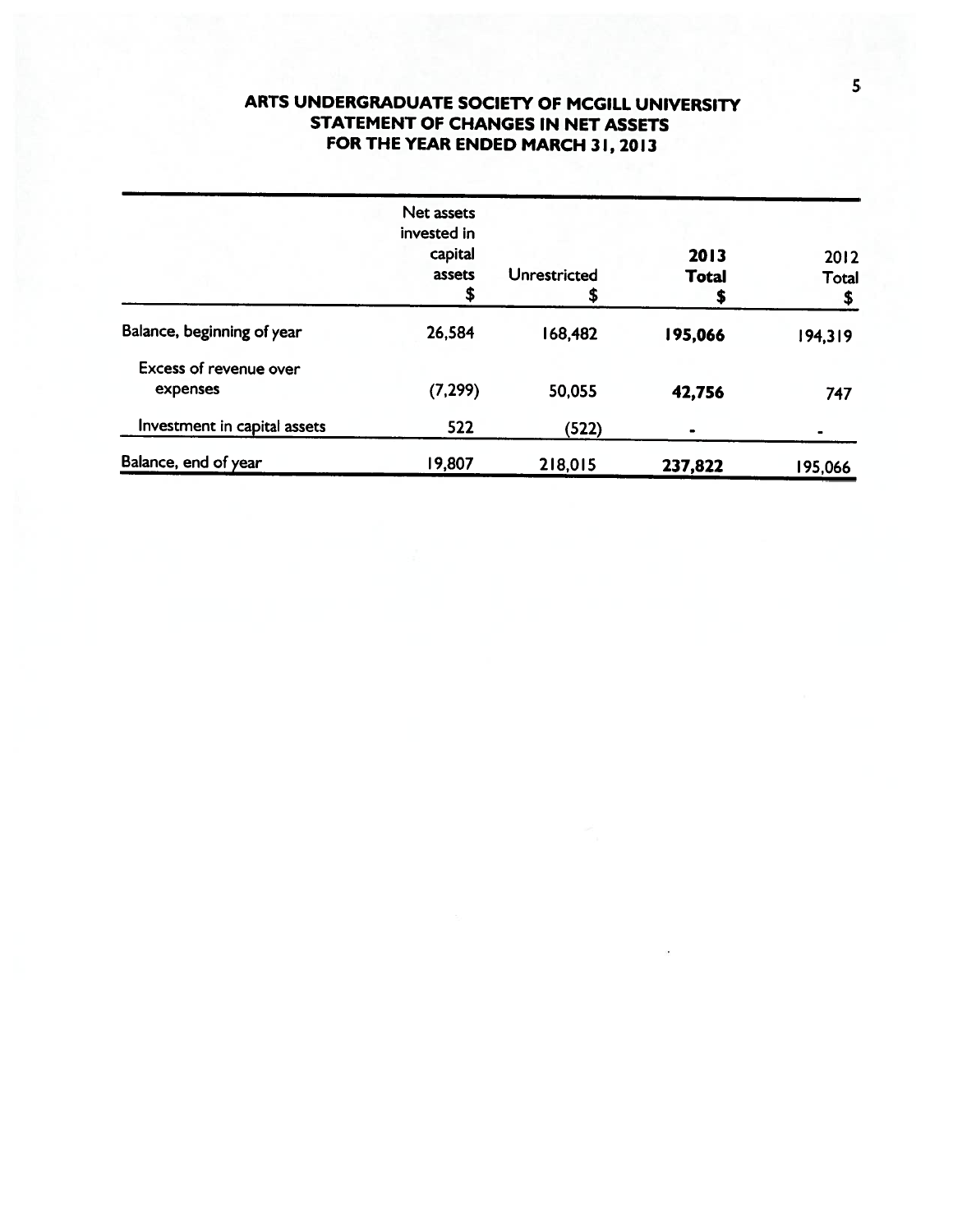# ARTS UNDERGRADUATE SOCIETY OF MCGILL UNIVERSITY **STATEMENT OF CASH FLOWS** FOR THE YEAR ENDED MARCH 31, 2013

|                                              | 2013       | 2012        |
|----------------------------------------------|------------|-------------|
|                                              |            | (Unaudited) |
|                                              | \$         | \$          |
| <b>Operating activities</b>                  |            |             |
| Excess of revenue over expenses              | 42,756     | 747         |
| Item not requiring cash                      |            |             |
| Amortization of capital assets               | 7,299      | 6,411       |
|                                              | 50,055     | 7,158       |
| Net change in non-cash working capital items | 82,204     | 5,639       |
|                                              | 132,259    | 12,797      |
| <b>Investing activities</b>                  |            |             |
| Acquisition of term deposit                  | (220,000)  |             |
| Acquisition of capital assets                | (522)      | (1,880)     |
| Disposal of term deposit                     |            | 90,000      |
|                                              | (220, 522) | 88,120      |
| Change in restricted cash                    | 94,799     | (76, 221)   |
| Increase in cash and cash equivalents        | 6,536      | 24,696      |
| Cash and cash equivalents, beginning of year | 50,754     | 26,058      |
| Cash and cash equivalents, end of year       | 57,290     | 50,754      |

Cash and cash equivalents consist of cash.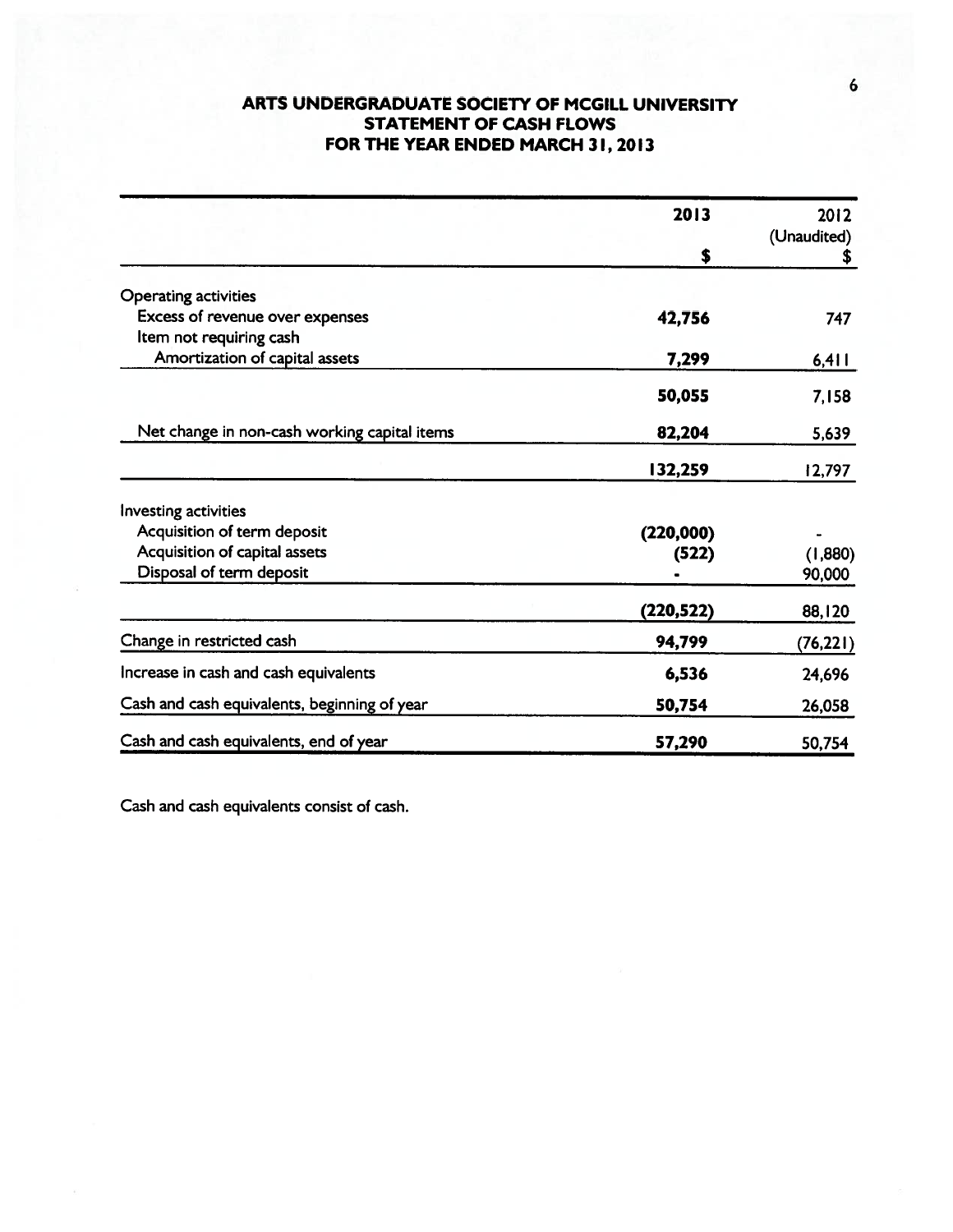#### Statutes of incorporation and nature of activities  $\mathbf{L}$

Arts Undergraduate Society of McGill University is a student-run not-for-profit organization, incorporated under Part III of Quebec Companies' Act. The Association's objective is to promote and represent the welfare and interests of the students of the faculty of arts at McGill University by providing activities and services to enhance the educational, cultural, environmental and social conditions of its members.

#### $2.$ Impact of the change in the basis of accounting

These financial statements are the first financial statements prepared in accordance with Canadian accounting standards for not-for-profit organizations, hereafter referred to as "ASNFPO".

The financial statements for the year ended March 31, 2013 were prepared in accordance with the accounting principles described and the provisions set out in Section 1501, First-time Adoption by notfor-profit organizations, of CICA Handbook - Accounting for first-time adopters of this basis of accounting.

The adoption of this new basis of accounting had the following impact on the excess of revenues over expenses of the Association for the year ending March 31, 2012 and the fund balances at the date of transition being April, 2011.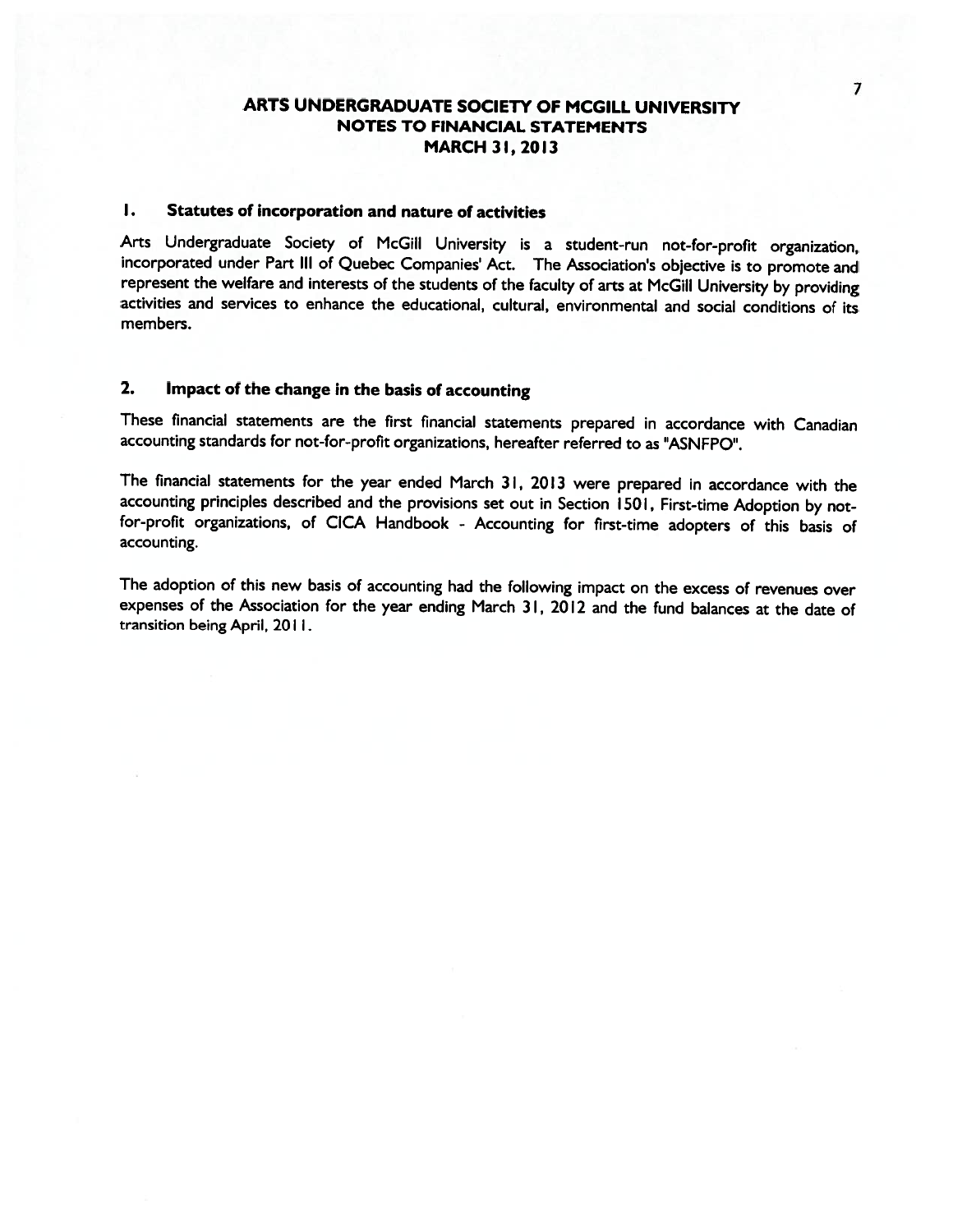|                                   |              |                         |                | <b>Balance sheet as</b> |
|-----------------------------------|--------------|-------------------------|----------------|-------------------------|
|                                   |              | <b>Balance sheet as</b> |                | at April 1, 2011        |
|                                   |              | at April 1, 2011        |                | in accordance           |
|                                   |              | based on                |                | with the new            |
|                                   |              | previous financial      | Changes in net | basis of                |
|                                   | <b>Notes</b> | statements              | assets         | accounting              |
|                                   |              | \$                      | \$             | \$                      |
| <b>ASSETS</b>                     |              |                         |                |                         |
| Cash                              | A            | 45,922                  | (19, 864)      | 26,058                  |
| Term deposit                      |              | 90,000                  |                | 90,000                  |
| Accounts receivable               |              | 36,457                  |                | 36,457                  |
| Capital assets                    |              | 31, 115                 |                | 31,115                  |
| Restricted cash                   |              | 18,578                  |                | 18,578                  |
|                                   |              | 222,072                 | (19, 864)      | 202,208                 |
| <b>LIABILITIES</b>                |              |                         |                |                         |
| Accounts payable and accrued      |              |                         |                |                         |
| <b>liabilities</b>                |              | 7,889                   |                | 7,889                   |
| <b>Endowment fund</b>             | в            | 130,000                 | (130,000)      |                         |
| <b>NET ASSETS</b>                 |              | 137,889                 | (130,000)      | 7,889                   |
| <b>Invested in capital assets</b> |              | 31, 115                 |                | 31,115                  |
| <b>Unrestricted</b>               |              | 53,068                  | 110,136        | 163,204                 |
|                                   |              | 84,183                  | 110,136        | 194,319                 |
|                                   |              | 222,072                 | (19, 864)      | 202,208                 |

### $2.$ Impact of the change in the basis of accounting (continued)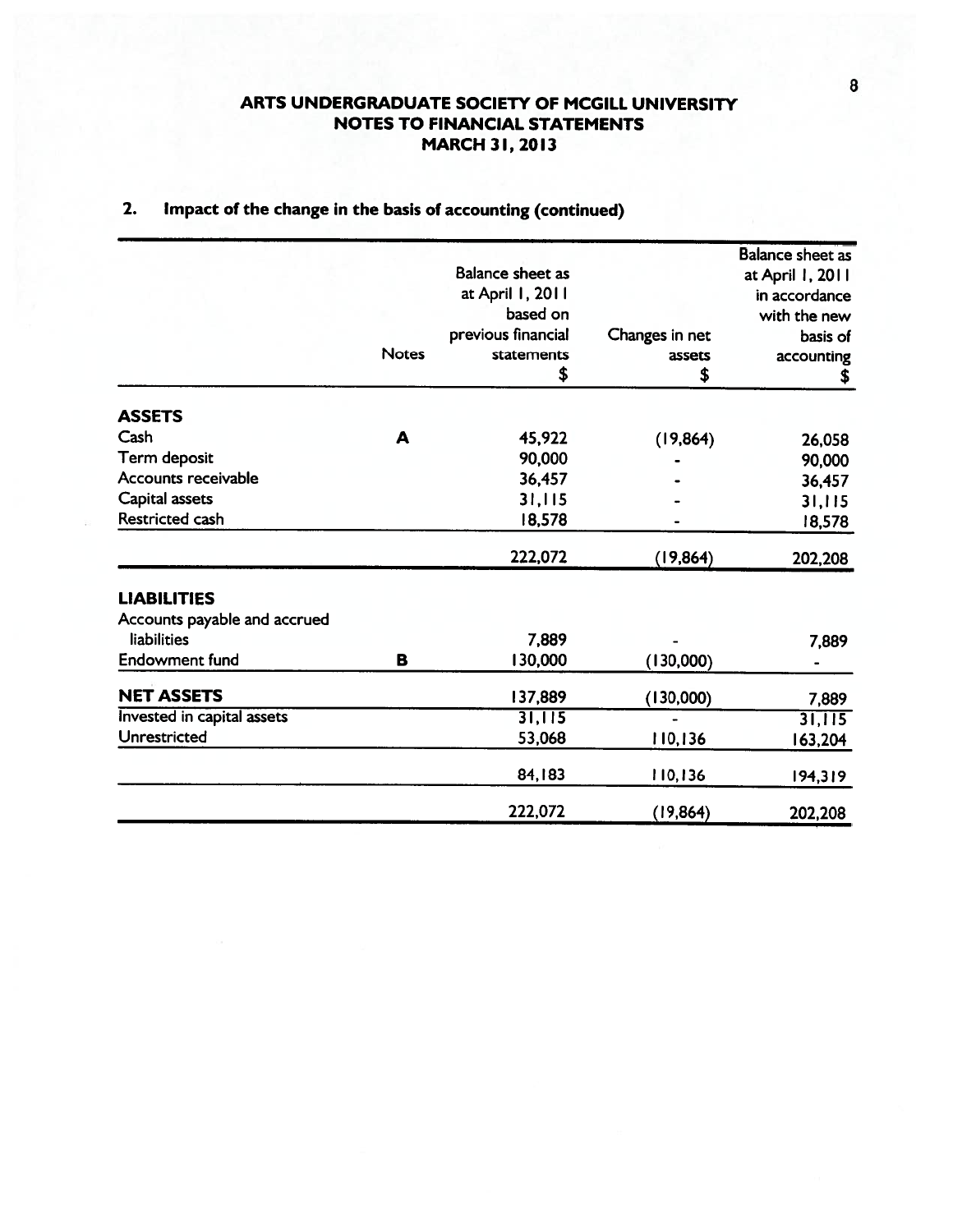#### $2.$ Impact of the change in the basis of accounting (continued)

### A. Cash

The Association is the parent organization of various constituent student associations which are bound by contractual obligation to the Association.

Five constituent student associations are also constituent associations of the Science Undergraduate Society of McGill University. It was agreed upon by the Associations that these five constituent student associations would be accounted for as part of the Science Undergraduate Society.

As a result, the impact of the removal of these five constituent associations resulted in cash and unrestricted net assets being reduced by \$19,864, representing the constituent student association's net assets that were previously accounted for in the 2012 and 2011 financial statements.

|      | According to<br>previous financial<br>statements | Changes in net<br>assets | In accordance<br>with the new<br>basis of<br>accounting |
|------|--------------------------------------------------|--------------------------|---------------------------------------------------------|
| Cash | 45,922                                           | (19, 864)                | 26,058                                                  |

## **B.** Endowment fund

In prior years, the Association previously showed an endowment fund for \$ 130,000 with conditions that the funds were to be maintained as capital for a period set to expire after 2026.

During the course of the audit, it was determined that these funds were a contribution, since they were disbursed by McGill University as consideration for taking away part of the University's facilities occupied by the Association to generate revenues and were non-reciprocal.

Therefore it has been determined that these funds represent a contribution to the Association and the impact is a net increase of \$130,000 in the opening net assets balance.

|                | According to<br>previous financial<br>statements | Changes in net<br>assets | In accordance<br>with the new<br>basis of<br>accounting |
|----------------|--------------------------------------------------|--------------------------|---------------------------------------------------------|
| Endowment fund | 130,000                                          | (130,000)                |                                                         |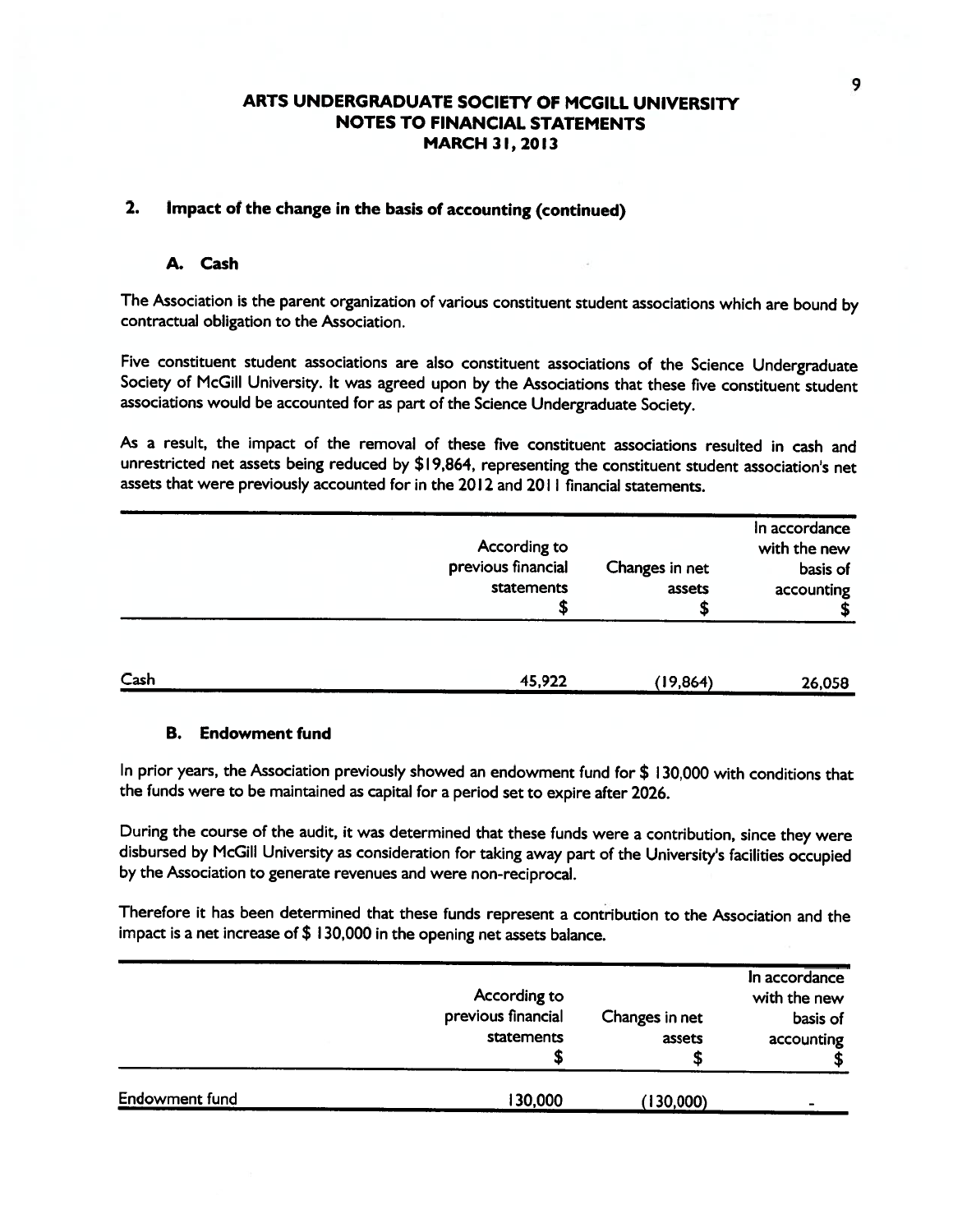### Impact of the change in the basis of accounting (continued)  $2.$

# C. Reconciliation of net assets in the financial statements as at April 1, 2011

|                                                                               | <b>Notes</b> |           |
|-------------------------------------------------------------------------------|--------------|-----------|
|                                                                               |              |           |
| Net assets as at April 1, 2011 according to previous financial statements     |              | 84,183    |
| Cash                                                                          | А            | (19, 864) |
| <b>Endowment fund</b>                                                         | в            | 130,000   |
| Total changes                                                                 |              | 110,136   |
| Net assets as at April 1, 2011 in accordance with the new basis of accounting |              | 194,319   |

# D. Reconciliation of net assets in the financial statements as at March 31, 2012

|                                                                             | <b>Notes</b> |          |  |
|-----------------------------------------------------------------------------|--------------|----------|--|
|                                                                             |              |          |  |
| Total changes in net assets as at April 1, 2011                             |              | 110, 136 |  |
| Total changes in net assets as at March 31, 2012 in accordance with the new |              |          |  |
| basis of accounting                                                         |              | 110, 136 |  |

#### 3. **Significant accounting policies**

The Association applies the Canadian accounting standards for not-for-profit organizations in Part III of the CICA Accounting Handbook.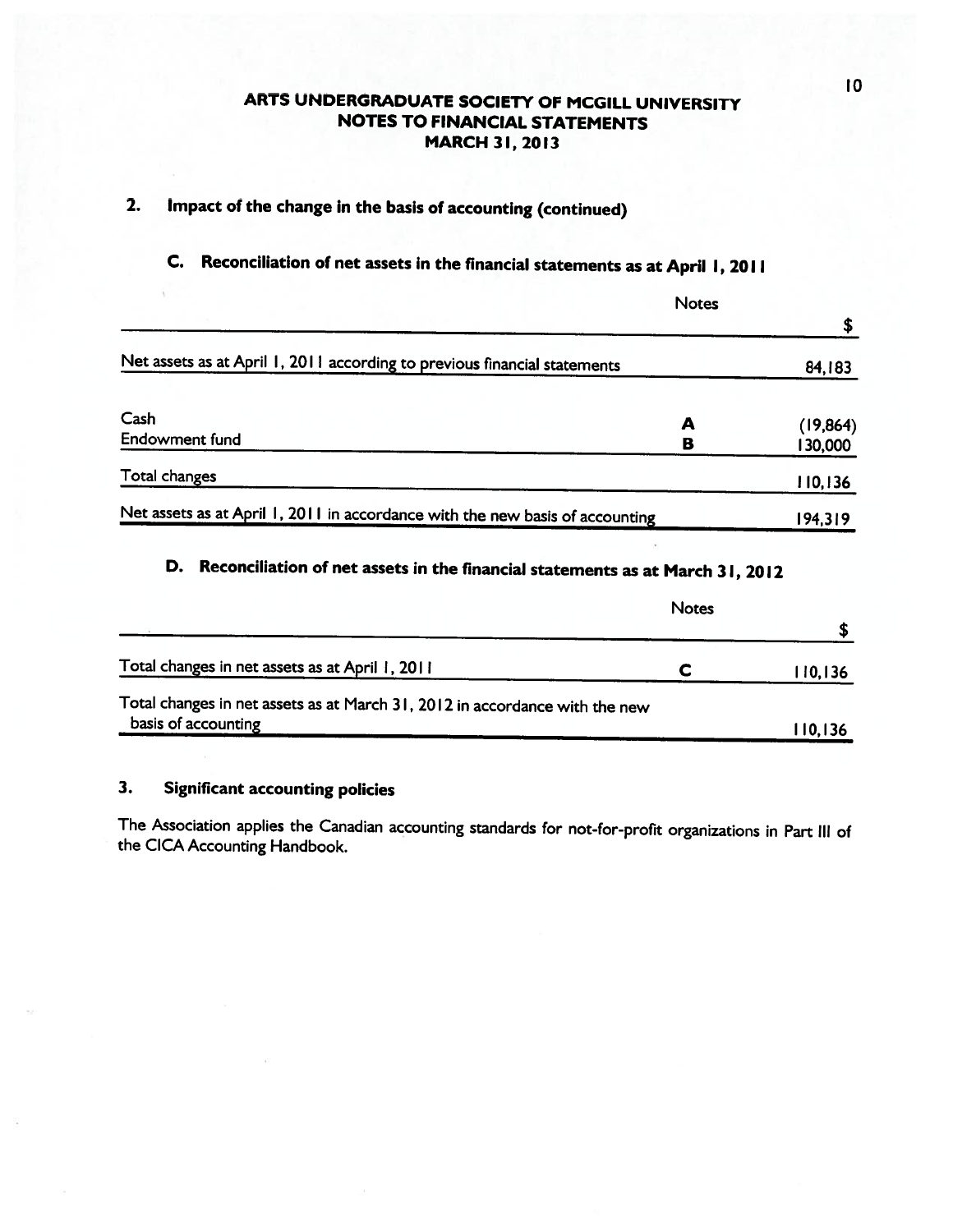#### Significant accounting policies (continued) 3.

### **Revenue recognition**

Student fees are collected from students by McGill University and are recognized as revenues by the Association when the funds are collected by the University.

Sponsorship revenue is recognized by the Association when received or when collection is reasonably assured.

Program revenues of the Association and its constituent associations are recognized as revenue in the period that the programs occurred.

Sales of goods from the SNAX convenience store are recognized when the goods are sold and when the funds are collected.

### **Financial instruments**

Measurement of financial instruments

The Association initially measures its financial assets and financial liabilities at fair value, except for certain non-arm's length transactions.

The Association subsequently measures all its financial assets and financial liabilities at amortized cost.

Financial assets measured at amortized cost include cash, term deposit and accounts receivable.

Financial liabilities measured at amortized cost include accounts payable and accrued liabilities.

### **Cash and cash equivalents**

The Association's policy is to disclose bank balances under cash and cash equivalents.

## **Capital assets**

Capital assets are accounted for at cost. Amortization is calculated on their respective estimated useful lives using the straight-line method over the following periods:

|                    | Periods |
|--------------------|---------|
| Furniture          | 5 years |
| Office equipment   | 5 years |
| Computer equipment | 3 years |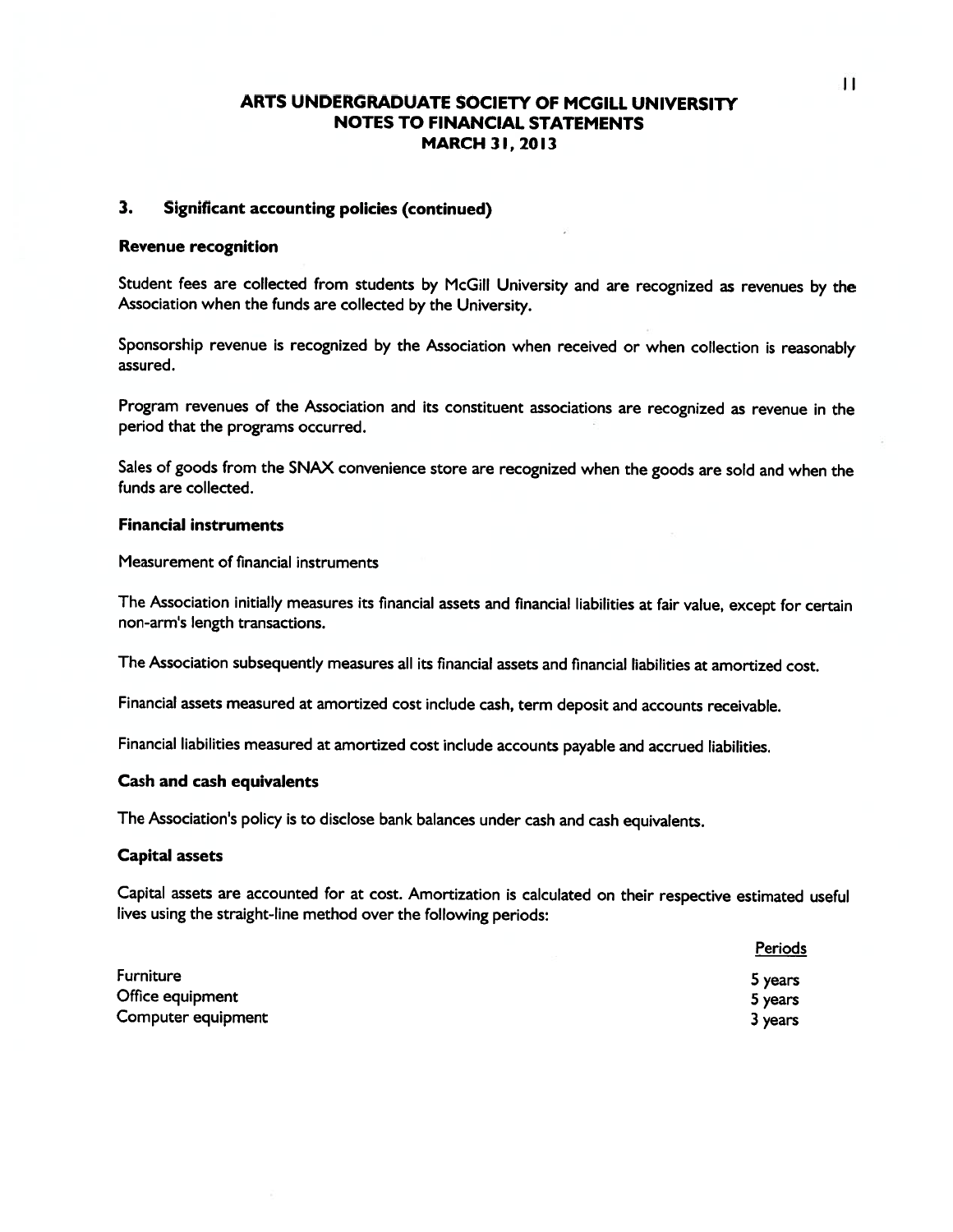#### 3. **Significant accounting policies (continued)**

### Use of estimates

The preparation of these financial statements in conformity with Canadian accounting standards for notfor-profit organizations requires management to make estimates and assumptions that affect the reported amount of assets and liabilities, the disclosure of contingent assets and liabilities at the date of the financial statements and the reported amounts of revenues and expenses during the reported period. These estimates are reviewed periodically and adjustments are made to income as appropriate in the year they become known.

### **Contributed services**

Volunteers contribute significant hours annually to assist the Association in carrying out its activities. Due to the difficulty in determining the fair value of this volunteer time, such contributions are not recognized in the financial statements.

The Association receives free rental of office space from McGill University, however, the value of this rent is diffcult to estimate, and is therefore not included in the financial statements.

#### 4. **Term deposit**

The term deposit bears interest at 0.9% per annum and matures on March 25, 2014.

#### 5. **Accounts receivable**

|                      | 2013   | 2012   |
|----------------------|--------|--------|
| <b>Student fees</b>  | 7,996  |        |
| Sales tax receivable | 6,566  | 35,816 |
|                      | 14,562 | 35,816 |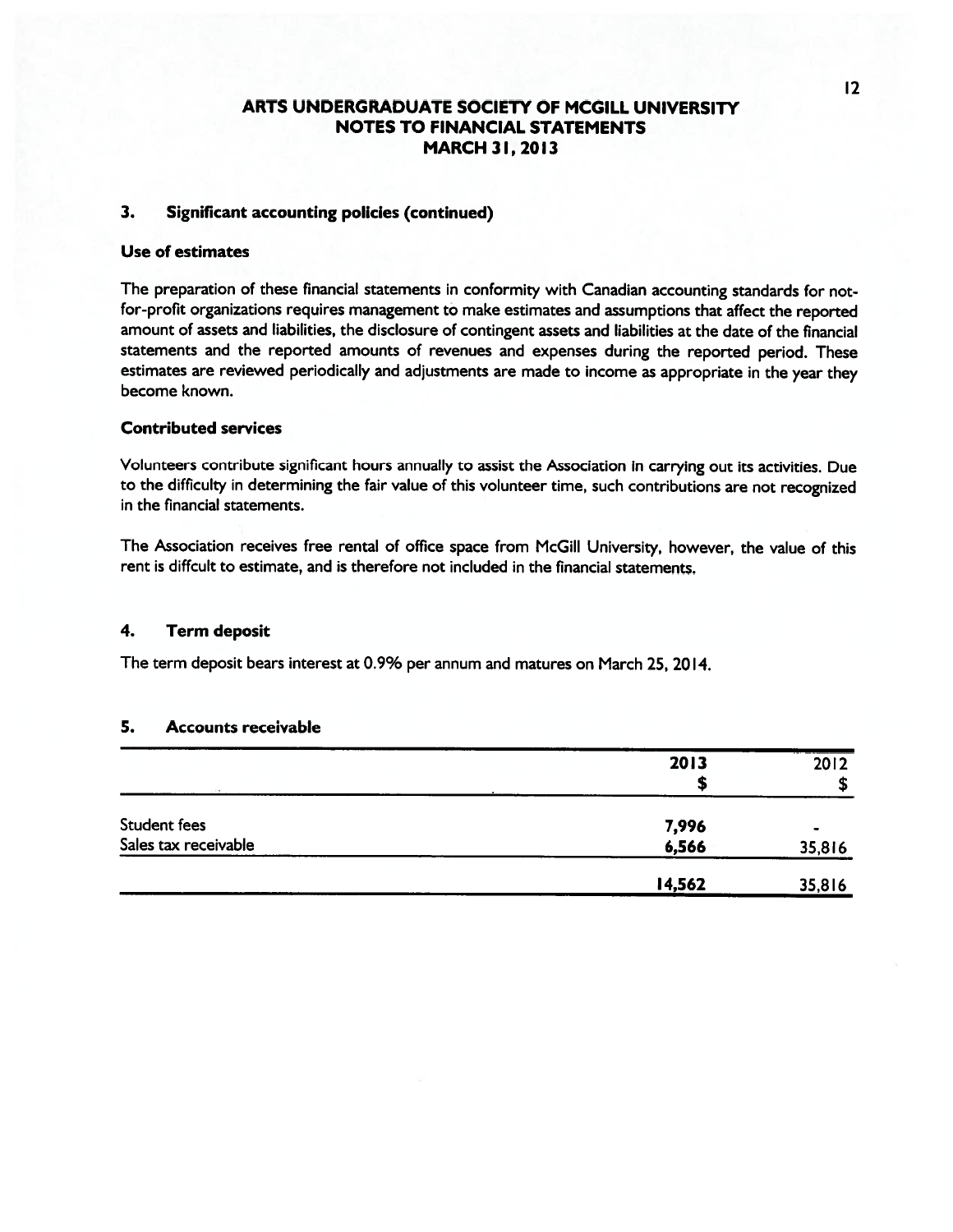#### 6. **Capital assets**

|                    | Cost   | Accumulated<br>amortization | 2013<br><b>Net book</b><br>value | 2012<br>Net book<br>value |
|--------------------|--------|-----------------------------|----------------------------------|---------------------------|
| Furniture          | 58,852 | 40,796                      | 18,056                           | 24,892                    |
| Office equipment   | 880, ا | 564                         | 1,316                            | 1,692                     |
| Computer equipment | 23,048 | 22,613                      | 435                              |                           |
|                    | 83,780 | 63,973                      | 19,807                           | 26,584                    |

#### 7. Accounts payable and accrued liabilities

|                        | 2013   | 2012   |
|------------------------|--------|--------|
| Trade accounts payable | 72,881 | 9,083  |
| Deduction at source    | 956    | 3,804  |
|                        | 73,837 | 12,887 |

#### 8. **Revenues**

|                  | 2013    |
|------------------|---------|
|                  |         |
| Student fees     | 244,821 |
| ×.<br>Programs   | 323,839 |
| Sponsorships     | 16,323  |
| SNAX store sales | 172,393 |
| Miscellaneous    | 7       |
|                  | 757,547 |

#### **Financial instruments** 9.

### **Risks and concentration**

The Association is exposed to various risks through its financial instruments, without being exposed to concentrations of risk. The following analysis provides a measure of the Association's risk exposure at the balance sheet date of March 31, 2013.